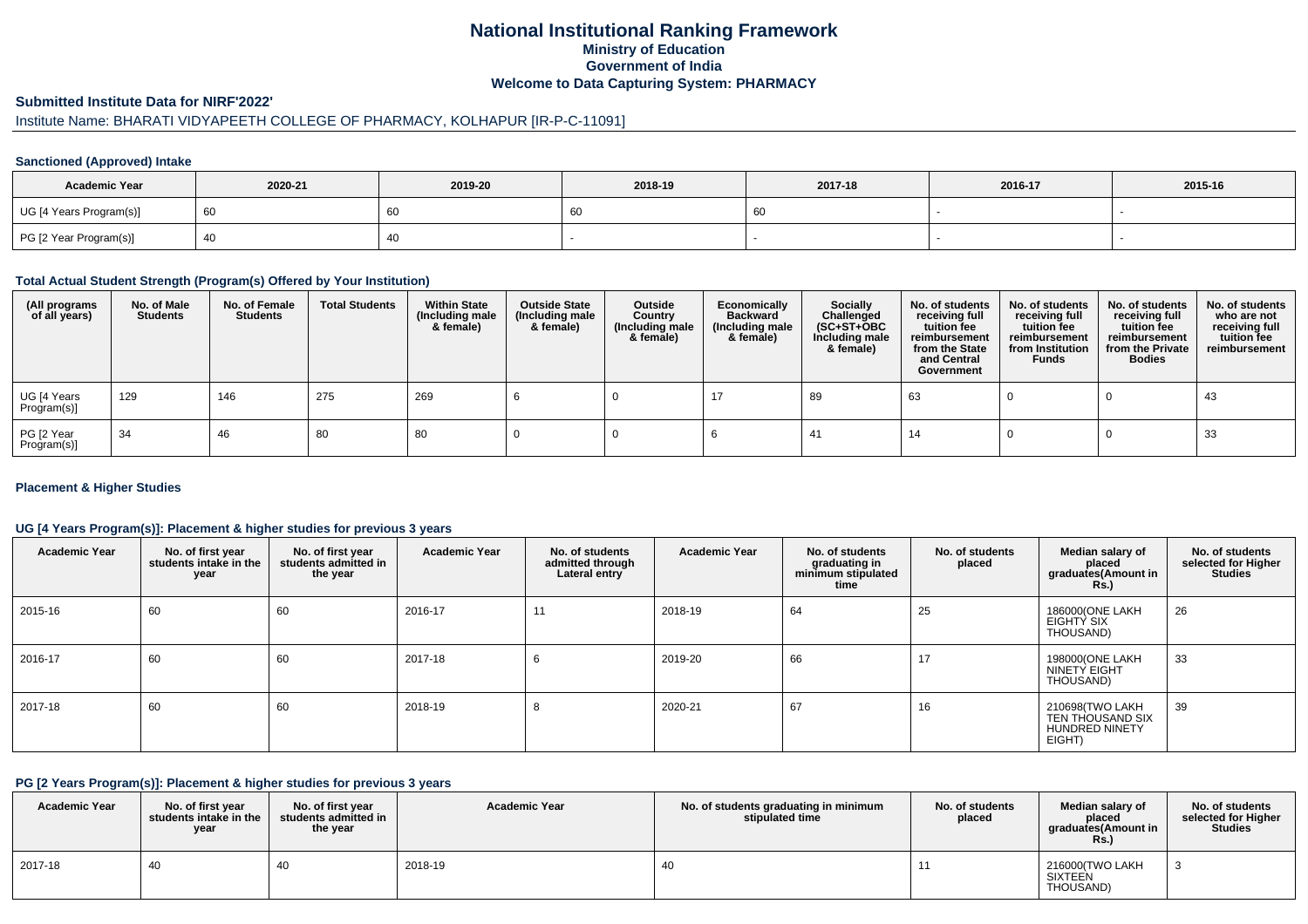| 2018-19 | -40 | 37 | 2019-20 | -35 |    | 317190(THREE LAKH<br>SEVENTEEN<br>THOUSAND ONE<br>HUNDRED NINETY) |     |
|---------|-----|----|---------|-----|----|-------------------------------------------------------------------|-----|
| 2019-20 | -40 | 37 | 2020-21 |     | zu | 311400(THREE LAKH<br>ELEVEN THOUSAND<br>FOUR HUNDRED)             | l 3 |

### **Ph.D Student Details**

| Ph.D (Student pursuing doctoral program till 2020-21 Students admitted in the academic year 2020-21 should not be entered here.) |         |                                                            |         |  |
|----------------------------------------------------------------------------------------------------------------------------------|---------|------------------------------------------------------------|---------|--|
|                                                                                                                                  |         | <b>Total Students</b>                                      |         |  |
| Full Time                                                                                                                        |         |                                                            |         |  |
| Part Time                                                                                                                        |         | 29                                                         |         |  |
|                                                                                                                                  |         | No. of Ph.D students graduated (including Integrated Ph.D) |         |  |
|                                                                                                                                  | 2020-21 | 2019-20                                                    | 2018-19 |  |
| Full Time                                                                                                                        |         |                                                            |         |  |
| Part Time                                                                                                                        |         |                                                            |         |  |

## **Financial Resources: Utilised Amount for the Capital expenditure for previous 3 years**

| <b>Academic Year</b>                                                                                 | 2020-21                                                         | 2019-20                                                               | 2018-19                                                                      |  |  |  |  |
|------------------------------------------------------------------------------------------------------|-----------------------------------------------------------------|-----------------------------------------------------------------------|------------------------------------------------------------------------------|--|--|--|--|
|                                                                                                      | <b>Utilised Amount</b>                                          | <b>Utilised Amount</b>                                                | <b>Utilised Amount</b>                                                       |  |  |  |  |
| Annual Capital Expenditure on Academic Activities and Resources (excluding expenditure on buildings) |                                                                 |                                                                       |                                                                              |  |  |  |  |
| Library                                                                                              | 339710 (Three Lakh Thirty nine Thousand Seven Hundred<br>Ten)   | 313234 (Three Lakh Thirteen Thousand Two Hundred Thirty<br>Four       | 538310 (Five Lakh Thirty Eight Thousand Three Hundred Ten)                   |  |  |  |  |
| New Equipment for Laboratories                                                                       | 1214712 (Twelve Lakh Fourteen Thousand Seven Hundred<br>Twelve) | 551660 (Five Lakh Fifty One Thousand Six Hundred Sixty)               | 5329433 (Fifty Three Lakh Twenty Nine Thousand Four<br>Hundred Thirty Three) |  |  |  |  |
| Other expenditure on creation of Capital Assets (excluding<br>expenditure on Land and Building)      | 631670 (Six Lakh Thirtyone Thousand Six Hundred Seventy)        | 388836 (Three Lakh Eighty Eight Thousand Eight Hundred<br>Thirty Six) | 625490 (Six Lakh Twenty Five Thousand Four Hundred Ninety)                   |  |  |  |  |

#### **Financial Resources: Utilised Amount for the Operational expenditure for previous 3 years**

| <b>Academic Year</b>                                                                                                                                                                            | 2020-21                                                                                  | 2019-20                                                                             | 2018-19                                                                              |  |  |  |  |
|-------------------------------------------------------------------------------------------------------------------------------------------------------------------------------------------------|------------------------------------------------------------------------------------------|-------------------------------------------------------------------------------------|--------------------------------------------------------------------------------------|--|--|--|--|
|                                                                                                                                                                                                 | <b>Utilised Amount</b>                                                                   | <b>Utilised Amount</b>                                                              | <b>Utilised Amount</b>                                                               |  |  |  |  |
| <b>Annual Operational Expenditure</b>                                                                                                                                                           |                                                                                          |                                                                                     |                                                                                      |  |  |  |  |
| Salaries (Teaching and Non Teaching staff)                                                                                                                                                      | 28224923 (Two Crore Eighty two Lakh Twenty Four Thousand<br>Nine Hundred Twenty Three)   | 35462631 (Three Crore Fifty Four Lakh Sixty Two Thousand<br>Six Hundred Thirty One) | 31048960 (Three Crore Ten Lakh Forty Eight Thousand Nine<br>Hundred Sixty)           |  |  |  |  |
| Maintenance of Academic Infrastructure or consumables and<br>other running expenditures (excluding maintenance of hostels<br>and allied services, rent of the building, depreciation cost, etc) | 12783198 (One Crore Twenty Seven Lakh Eighty Three<br>Thousand One Hundred Ninety Eight) | 11833504 (One Crore Eighteen Lakh Thirty Three Thousand<br>Five Hundred And Four)   | 14847112 (One Crore Forty Eight Lakh Forty Seven Thousand<br>One Hundred And Twelve) |  |  |  |  |
| Seminars/Conferences/Workshops                                                                                                                                                                  | 993425 (Nine Lakh Ninety three Thousand Four Hundred<br>Twenty Five)                     | 899318 (Eight Lakh Ninety Nine Thousand Three Hundred<br>Eighteen)                  | 354480 (Three Lakh Fifty Four Thousand Four Hundred Eighty)                          |  |  |  |  |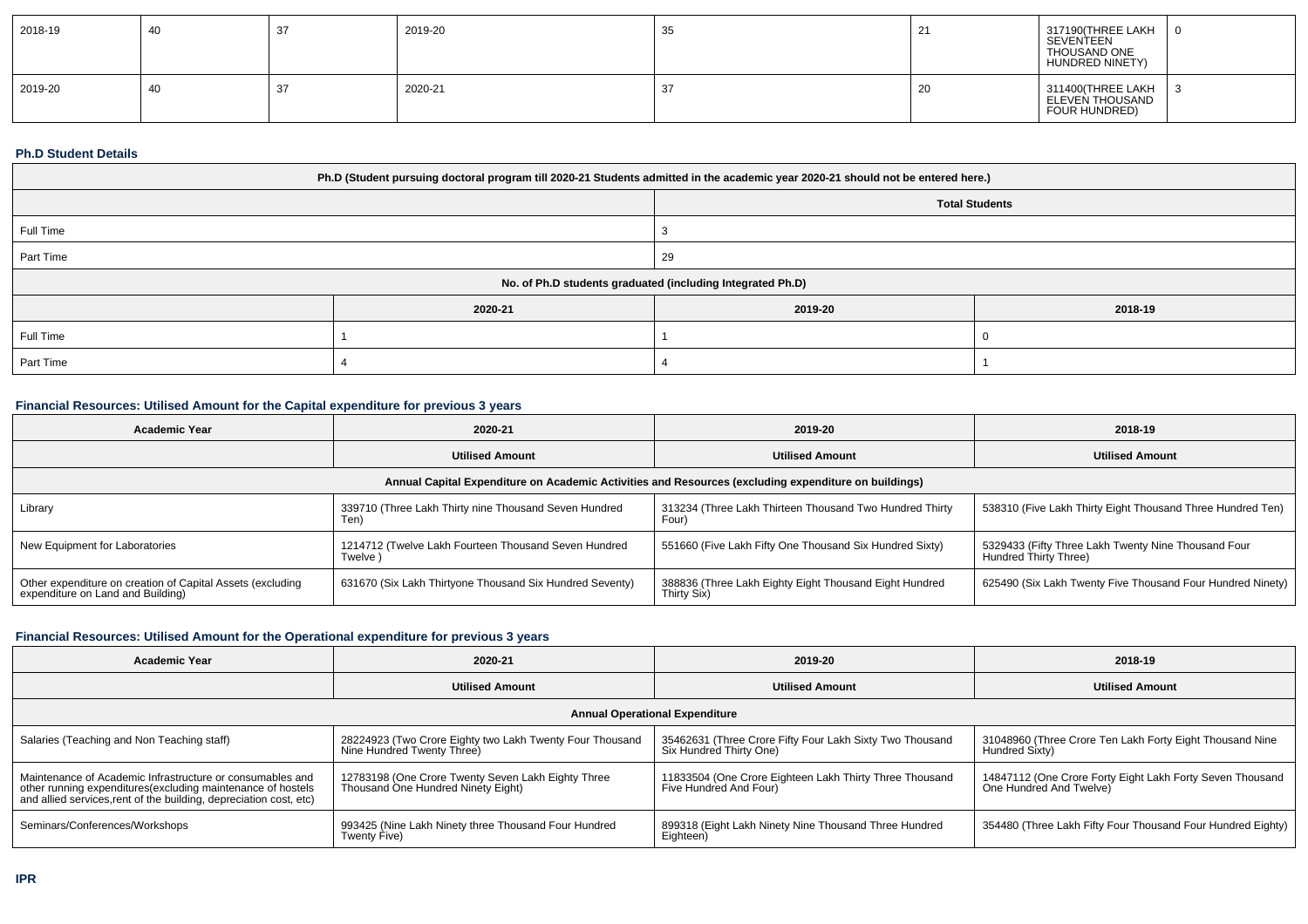| Calendar year            | 2020 | 2019 | 2018 |
|--------------------------|------|------|------|
| No. of Patents Published |      |      |      |
| No. of Patents Granted   |      |      |      |

## **Sponsored Research Details**

| <b>Financial Year</b>                    | 2020-21                                                         | 2019-20             | 2018-19                     |
|------------------------------------------|-----------------------------------------------------------------|---------------------|-----------------------------|
| Total no. of Sponsored Projects          | 10                                                              |                     |                             |
| Total no. of Funding Agencies            |                                                                 |                     |                             |
| Total Amount Received (Amount in Rupees) | 1437758                                                         | 40000               | 166000                      |
| Amount Received in Words                 | FOURTEEN LAKH THIRTYSEVEN THOUSAND SEVEN<br>HUNDRED FIFTY EIGHT | FORTY THOUSAND ONLY | ONE LAKH SIXTY SIX THOUSAND |

## **Consultancy Project Details**

| <b>Financial Year</b>                    | 2020-21                                                                | 2019-20 | 2018-19            |
|------------------------------------------|------------------------------------------------------------------------|---------|--------------------|
| Total no. of Consultancy Projects        |                                                                        |         |                    |
| Total no. of Client Organizations        |                                                                        |         |                    |
| Total Amount Received (Amount in Rupees) | 32325                                                                  | 19000   | 5000               |
| Amount Received in Words                 | THIRTY TWO THOUSAND THREE HUNDRED TWENTY FIVE   NINETEEN THOUSAND ONLY |         | FIVE THOUSAND ONLY |

# **PCS Facilities: Facilities of physically challenged students**

| 1. Do your institution buildings have Lifts/Ramps?                                                                                                         | Yes, more than 80% of the buildings |
|------------------------------------------------------------------------------------------------------------------------------------------------------------|-------------------------------------|
| 2. Do your institution have provision for walking aids, including wheelchairs and transportation from one building to another for<br>handicapped students? | Yes                                 |
| 3. Do your institution buildings have specially designed toilets for handicapped students?                                                                 | Yes, more than 80% of the buildings |

# **Faculty Details**

| Srno | Name                           | Age | Designation                                         | Gender | Qualification | <b>Experience (In</b><br>Months) | <b>Currently working</b><br>with institution? | <b>Joining Date</b> | <b>Leaving Date</b> | <b>Association type</b> |
|------|--------------------------------|-----|-----------------------------------------------------|--------|---------------|----------------------------------|-----------------------------------------------|---------------------|---------------------|-------------------------|
|      | More Harinath<br>Nivrutti      | 157 | Dean / Principal /<br>Director / Vice<br>Chancellor | Male   | Ph.D          | 424                              | Yes                                           | 01-08-1998          | $\sim$              | Regular                 |
|      | <b>Bhatia Manish</b><br>Sudesh | 51  | Professor                                           | Male   | Ph.D          | 354                              | Yes                                           | 10-10-1996          | $\sim$              | Regular                 |
|      | Jadhav Namdeo<br>Ramhari       | 46  | Professor                                           | Male   | Ph.D          | 282                              | Yes                                           | 06-07-1998          | $\sim$              | Regular                 |
|      | Bhatia Neela Manish            | 48  | Professor                                           | Female | Ph.D          | 291                              | Yes                                           | 25-09-1997          | $\sim$              | Regular                 |
|      | Hajare Ashok<br>Ananda         | 51  | Professor                                           | Male   | Ph.D          | 338                              | Yes                                           | 22-10-1996          | $\sim$              | Regular                 |
|      | Jarag Ravindra<br>Jagannath    | 46  | Associate Professor                                 | Male   | M. Pharm      | 284                              | Yes                                           | 03-08-2000          | $\sim$              | Regular                 |